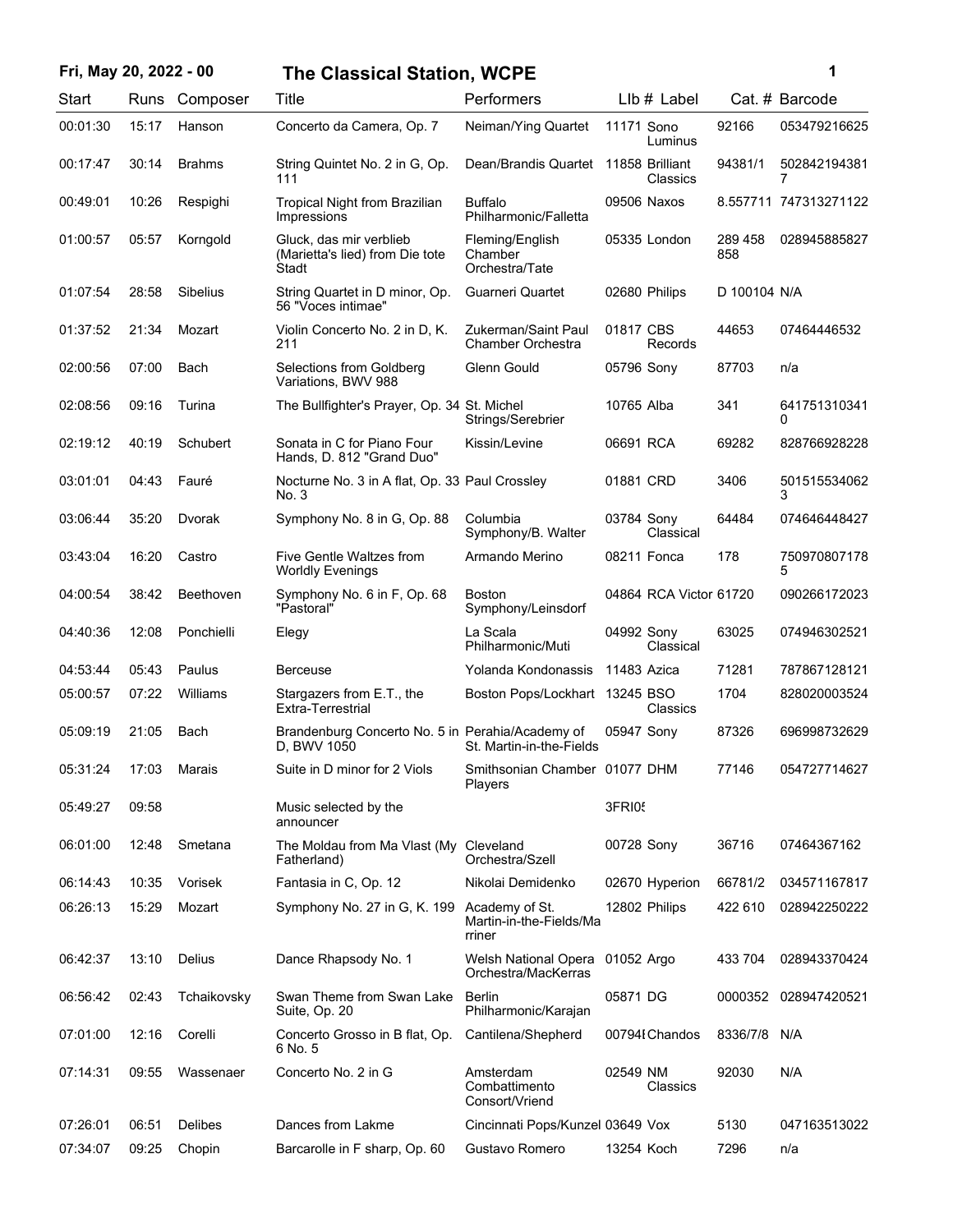| Fri, May 20, 2022 - 08 |       |                  | <b>The Classical Station, WCPE</b>                           |                                                           |               |                                      |              | 2                     |
|------------------------|-------|------------------|--------------------------------------------------------------|-----------------------------------------------------------|---------------|--------------------------------------|--------------|-----------------------|
| Start                  | Runs  | Composer         | Title                                                        | Performers                                                |               | $Llb#$ Label                         |              | Cat. # Barcode        |
| 07:44:47               | 14:38 | Ravel            | Rapsodie espagnole                                           | Detroit<br>Symphony/Paray                                 |               | 07901 Mercury                        | 432 003      | 028943200325          |
| 08:01:00               | 04:17 | <b>Bernstein</b> | Overture to Candide                                          | LA<br>Philharmonic/Bernstein                              |               | 10465 Musical<br>Heritage<br>Society |              | 513201A 717794320121  |
| 08:06:32               | 09:36 | Saint-Saëns      | Havanaise, Op. 83                                            | Chang/Philadelphia<br>Orchestra/Sawallisch                | 03506 EMI     |                                      | 55026        | 724355502629          |
| 08:17:23               | 07:52 | Suppe            | Overture to Morning, Noon &<br>Night in Vienna               | Orton/Academy of St.<br>Martin-in-the-Fields/Ma<br>rriner | 02199 EMI     |                                      | 54056        | 077775405620          |
| 08:27:15               | 10:36 | Mendelssohn      | Hebrides Overture, Op. 26                                    | <b>BBC Symphony/Davis</b>                                 | 01940 Philips |                                      | 442 302      | 028944230222          |
| 08:39:06               | 04:00 | Handel           | Sinfonia from Agrippina                                      | English<br>Concert/Pinnock                                | 00934 Archiv  |                                      | 419 219      | 028941921925          |
| 08:44:21               | 03:59 | Sullivan         | Overture to Princess Ida                                     | <b>Scottish Chamber</b><br>Orchestra/Faris                |               | 00719 Nimbus                         | 5066         | 08360350662           |
| 08:49:35               | 09:50 |                  | Music selected by the<br>announcer                           |                                                           | 3FRI08        |                                      |              |                       |
| 09:01:15               | 22:09 | Haydn            | Symphony No. 093 in D                                        | Royal Concertgebouw<br>Orchestra/Davis                    | 00689 Philips |                                      | 412871       | 028941287120          |
| 09:24:39               | 19:23 | Massenet         | <b>Ballet Music from Le Cid</b>                              | City of Birmingham<br>Symphony/Fremaux                    | 01976 EMI     |                                      | 63024        | 077776302423          |
| 09:45:32               | 13:53 | Rachmaninoff     | The Rock, Op. 7 (A Fantasy for Stockholm<br>Orchestra)       | Philharmonic/Berglund                                     |               | 01561 RCA Red<br>Seal                | 7902         | 078635790221          |
| 10:01:15               | 33:17 | Beethoven        | Symphony No. 7 in A, Op. 92                                  | <b>Berlin</b><br>Philharmonic/Karajan                     | 01038 DG      |                                      | 419 050      | 028941905024          |
| 10:36:02               | 23:24 | Copland          | Appalachian Spring                                           | L.A.<br>Philharmonic/Mehta                                | 05943 Decca   |                                      | B000123<br>1 | 028947524526          |
| 11:01:16               | 05:18 | Wagner           | Entry of the Gods Into Valhalla Vienna<br>from Das Rheingold | Philharmonic/Solti                                        |               | 00393 London                         | 410 137      | 028941013729          |
| 11:07:49               | 14:26 | Desplat          | Selections from "The Imitation<br>Game"                      | London<br>Symphony/Desplat                                | 12215 Sony    | Classical                            | 22           | 88875021 888750121226 |
| 11:23:45               | 17:37 | Bach             | Cello Suite No. 1 in G, BWV<br>1007                          | <b>Zuill Bailey</b>                                       | 06945 Delos   |                                      | 3326         | 013491332628          |
| 11:42:37               | 16:52 | Mozart           | Horn Quintet in E flat, K. 407                               | Seifert/Brandis Quartet 05017 Nimbus                      |               |                                      | 5487         | 710357548727          |
| 12:01:19               | 03:19 | Williams         | Imperial March from The<br><b>Empire Strikes Back</b>        | National<br>Philharmonic/Gerhardt                         |               | Downk Varese<br>Sarabande            | n/a          | n/a                   |
| 12:05:53               | 19:18 | Locatelli        | Violin Concerto in G. Op. 3 No. Michelucci/I Musici<br>9     |                                                           | 01998 Philips |                                      | 422 491      | 028942249127          |
| 12:26:41               | 16:21 | Jenkins, K.      | Palladio                                                     | London Philharmonic<br>Strings/Jenkins                    | 03964 Sony    |                                      | 66276        | 074646627626          |
| 12:44:17               | 15:11 | Tchaikovsky      | Capriccio italien, Op. 45                                    | Cincinnati<br>Symphony/Kunzel                             | 00334 Telarc  |                                      | 80041        | N/A                   |
| 13:01:18               | 37:45 | Schubert         | Piano Quintet in A, D. 667<br>"Trout"                        | Ax/Frank/Young/Ma/M<br>eyer                               | 03629 Sony    |                                      | 61694        | 074646196427          |
| 13:40:53               | 18:07 | Debussy          | Suite Bergamasque                                            | Seong-Jin Cho                                             | 13338 DG      |                                      |              | 479 8308 028947983088 |
| 14:00:50               | 43:19 | Beethoven        | Septet in E flat, Op. 20                                     | Members of New<br>Vienna Octet                            |               | 01835 London                         | 414 576      | 028941457622          |
| 14:45:24               | 08:23 | Ravel            | 2nd mvt (Adagio assai) from<br>Piano Concerto in G           | <b>Thiollier/Polish</b><br>National RSO/Wit               | 12315 Naxos   |                                      |              | 8.556789 730099678926 |
| 14:55:17               | 03:43 | Bach             | Jesu, Joy of Man's Desiring                                  | David Russell                                             | 06172 Telarc  |                                      | 80584        | 089408058424          |
| 15:00:50               | 13:06 | Enescu           | Romanian Rhapsody No. 1 in A Dallas Symphony/Mata 00799 RCA  |                                                           |               |                                      | 14439        | 07863544392           |
| 15:15:26               | 13:59 | Fauré            | Ballade for Piano and<br>Orchestra, Op. 19                   | Stott/BBC<br>Philharmonic/Tortelier                       |               | 07688 Chandos                        | 9416         | 9511594162            |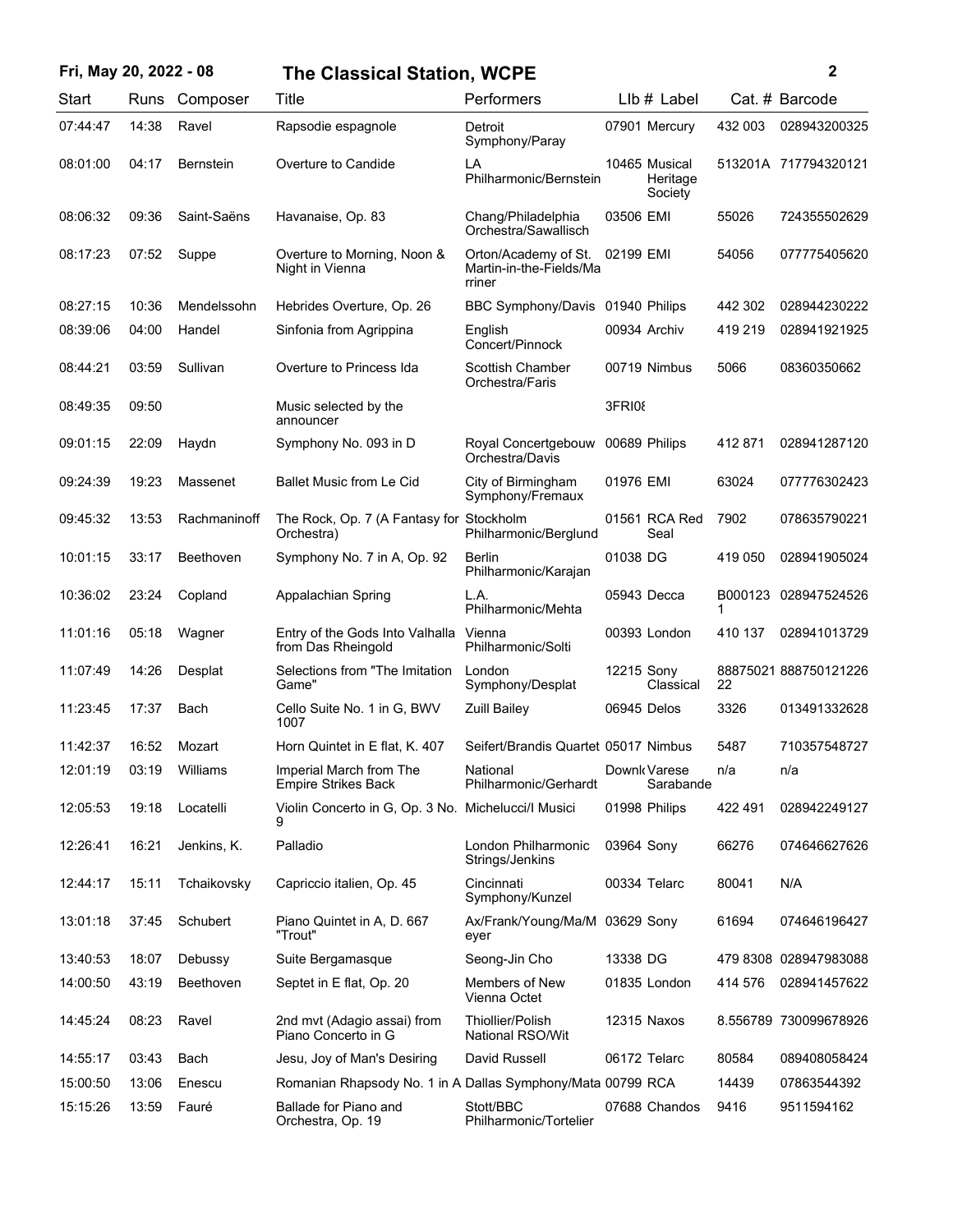## **Fri, May 20, 2022 - 16 3 The Classical Station, WCPE**

| ٦      |
|--------|
|        |
|        |
| I<br>I |

| Start    | Runs  | Composer            | Title                                                                             | Performers                                                       |              | $Llb#$ Label                         |              | Cat. # Barcode             |
|----------|-------|---------------------|-----------------------------------------------------------------------------------|------------------------------------------------------------------|--------------|--------------------------------------|--------------|----------------------------|
| 15:30:40 | 28:25 | Glazunov            | Ballet Scenes, Op. 52                                                             | Minnesota<br>Orchestra/de Waart                                  | 05757 Telarc |                                      | 80347        | 089408034725               |
| 16:00:55 | 04:43 | Williams            | Princess Leia's Theme from<br><b>Star Wars</b>                                    | <b>Filmharmonic Brass</b>                                        |              | 13209 Roven<br>Records               | 10017        | 647923396751               |
| 16:06:33 | 10:03 | <b>Barber</b>       | Adagio for Strings, Op. 11                                                        | LA<br>Philharmonic/Bernstein                                     |              | 10465 Musical<br>Heritage<br>Society |              | 513201A 717794320121       |
| 16:17:31 | 19:38 | Handel              | <b>Selections from Water Music</b>                                                | King's Consort/King                                              |              | 04817 Hyperion                       | 66967        | 034571169675               |
| 16:38:24 | 18:01 | Gershwin            | An American in Paris                                                              | London Symphony<br>Orchestra/Previn                              | 00574 EMI    |                                      | 47161        | N/A                        |
| 16:57:20 | 01:46 | Verbytsky           | Ukrainian National Anthem                                                         | Glocal Orchestra                                                 | Downk        |                                      |              |                            |
| 17:00:56 | 03:30 | Nascimbene          | Funeral and Finale from The<br>Vikings                                            | Crouch Festival<br>Chorus/Prague<br>Philharmonic/Temple          | 06615 Silva  | Screen                               | 6015         | 738572301521               |
| 17:05:21 | 08:21 | <b>Sibelius</b>     | Finlandia, Op. 26                                                                 | New York<br>Philharmonic/Bernstein                               | 02626 Sony   |                                      | 46706        | 07464467062                |
| 17:14:37 | 13:46 | Dvorak              | 2nd mvt (Largo) from<br>Symphony No. 9 in E minor,<br>Op. 95 "From the New World" | <b>Berlin</b><br>Philharmonic/Abbado                             | 12324 DG     |                                      |              | 482 2952 002894822952<br>9 |
| 17:29:38 | 06:27 | Rosas               | Over the Waves (a waltz)                                                          | Orchestra of the<br>Vienna People's<br>Opera/Bauer-Theussl       |              | 01934 Philips                        | 420 815      | 028942081529               |
| 17:37:00 | 03:14 | Mozart              | Lacrimosa from Requiem in D<br>minor, K. 626                                      | Vienna Philharmonic & 06679 Decca<br>State Opera<br>Chorus/Solti |              |                                      | B000691<br>8 | 028947574866               |
| 17:41:09 | 18:07 | Vaughan<br>Williams | Fantasia on a Theme of<br><b>Thomas Tallis</b>                                    | New York<br>Philharmonic/Bernstein                               | 02853 Sony   |                                      | 47638        | 07464476382                |
| 18:00:31 | 05:04 | Zeitlin             | Eli Zion                                                                          | Gil & Orli Shaham                                                |              | 11434 Canary<br>Classics             | 10           | 892118001105               |
| 18:06:30 | 05:01 | Mozart              | Introitus from Requiem in D<br>minor, K. 626                                      | Blasi/Bavarian RSO<br>and Choir/Davis                            | 04359 RCA    |                                      | 68606        | 090266860623               |
| 18:12:26 | 10:29 | Khachaturian        | Adagio of Spartacus & Phrygia<br>from Spartacus                                   | Royal Philharmonic<br>Orchestra/Simonov                          | 13985 alto   |                                      |              | ALC 1080 505535441080<br>2 |
| 18:24:10 | 12:49 | Chopin              | Andante Spianato & Grand<br>Polonaise in E flat, Op. 22                           | Benjamin Grosvenor                                               |              | 12081 Decca                          |              | 478 5534 028947855343      |
| 18:37:54 | 12:10 | Couperin            | Royal Concert No. 1                                                               | Claire/See/Moroney/Li 01692 HM<br>nden                           |              |                                      | 901151       | n/a                        |
| 18:50:59 | 08:32 | Raff                | Folksong Variations from From<br>Thuringia                                        | <b>Czechoslovak State</b><br>Philharmonic/Edlinger               |              | 01784 Naxos                          | 8.223194 N/A |                            |
| 19:01:21 | 23:02 | Meyerbeer           | The Skaters                                                                       | National<br>Philharmonic/Bonynge                                 |              | 00367 London                         | 425 468      | 028942546820               |
| 19:25:38 | 33:53 | Beethoven           | Piano Concerto No. 4 in G, Op. Perahia/Concertgebou 01436 Sony<br>58              | w/Haitink                                                        |              |                                      | 44575        | 07464445754                |
| 20:01:21 | 14:07 | Wagner              | Overture to Tannhauser                                                            | NY<br>Philhamonic/Boulez                                         | 03002 Sony   |                                      | 64108        | 074646410820               |
| 20:16:43 | 23:54 | Haydn               | Symphony No. 045 in F sharp<br>minor, "Farewell"                                  | Amsterdam Baroque<br>Orchestra/Koopman                           | 00575 Erato  |                                      | 88173        | 326965881732<br>4          |
| 20:41:52 | 17:39 | Mozart              | Serenade No. 13 in G, K. 525<br>"Eine kleine Nachtmusik"                          | Academy<br><b>SMF/Marriner</b>                                   |              | 02551 Musical<br>Heritage<br>Society | 11247Z       | N/A                        |
| 21:01:21 | 24:46 | <b>Bruch</b>        | String Octet, Op. Posth.                                                          | Ensemble Ulf<br>Hoelscher                                        | 09528 cpo    |                                      |              | 999 451 2 761203945122     |
| 21:27:22 | 20:52 | Beethoven           | Piano Sonata No. 28 in A, Op.<br>101                                              | <b>Richard Goode</b>                                             |              | 02285 Elektra/No 79211<br>nesuch     |              | 075597921120               |
| 21:49:29 | 10:00 |                     | Music selected by the<br>announcer                                                |                                                                  | 3FRI21       |                                      |              |                            |